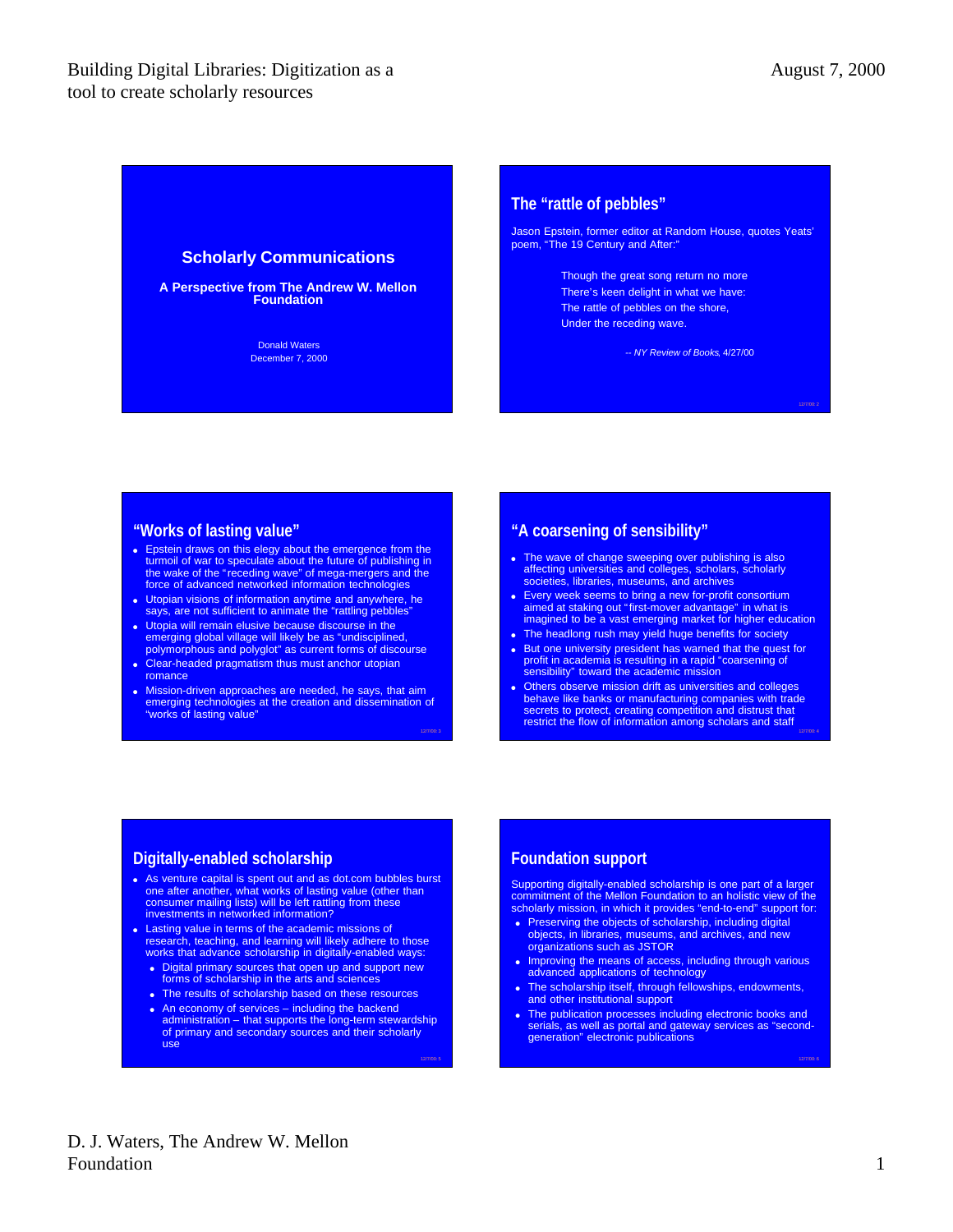12/7/00: 10

12/7/00: 12

### **Specific Foundation initiatives**

- Experiments in producing and archiving e-publications
- Projects to apply harvesting, indexing, recommender and other technologies for improving library catalogs and other access methods
- Collaborative development of scholarly subject portals, institutional information systems, and courseware tools
- Cooperative programs involving librarians, faculty, and IT staff for improving their own skills and the research skills of students
- **Efforts to better integrate special collections and other** assets – what Michigan Provost Nancy Cantor calls institutional "public goods" – into research and teaching

12/7/00: 7

12/7/00: 9

12/7/00: 11

#### **Special collections**

- Academic and cultural institutions are arguably most distinguished, apart from their personnel, by their special collections: rare books, foreign language materials, manuscript and archive collections, paintings and other cultural objects, etc.
- Scholars especially value these collections as primary sources and also the foresight of those charged to acquire and retain them, often against future unspecified needs
- Note that there is very little activity devoted now to the systematic collection of born-digital primary sources
- Moreover, efforts to digitize existing special collections have highlighted all sorts of vexing access-related issues

# **Digitization and special collections**

- **Digitizing projects have exposed how poorly controlled** these materials are and how primitive the tools are for working with them: there is a great need for technical and process innovation in handling these collections
- Prevailing approaches -- "greatest hits" and "field of dreams"<br>-- reveal how unsophisticated many libraries are in valuing<br>collections against scholarly (and other) needs and in using<br>such assessments to assign access pr
- <sup>l</sup> Rhetoric about "improving access" has obscured the need for (and costs of) hard-nosed efforts to build well-ordered, sustainable digital spaces that protect intellectual property, enable materials to be brought together, and facilitate scholarship

### **Consider visual resources**

- Overall, efforts to digitize visual materials as primary sources for scholarly purposes are relatively small-scale, generally uncoordinated, and poorly distributed
- They have placed insufficient emphasis on intellectual coherence and other qualities that are generally regarded as essential to research and teaching
- Some projects have highlighted ways to improve these qualities for teaching (DLF's Academic Image Cooperative)
- What would it take to generate and sustain research quality visual collections online?
	- Museum of Modern Art (MoMA) design collection
	- Dunhuang grotto paintings

# **Dunhuang cave paintings**

- Dunhuang is an oasis town in the Gobi desert in Western China along the Silk Road
	- Hand-carved cave shrines are richly decorated with murals depicting stories and icons of Buddhist theology
	- Merchants and politicians seeking religious protection patronized the Buddhist monks, who created the art
	- Sacred and secular texts, drawings, and paintings were stored in a library, sealed off in 1000 against invaders
- The library cave was discovered in 1900, attracting the attention of foreign scholars and adventurers, who removed most of the library materials, and deposited them in museums and libraries around the world

# **The Mellon International Dunhuang Archive**

- . With the support of the Foundation, Sarah Fraser, a scholar at Northwestern, is documenting the cave art using QTVR and full-coverage digital photography stitched together from a mosaic of overlapping shots
- The Foundation is also developing cooperative projects in the US, UK, France, and India to produce high quality digitized versions of the sacred and secular texts, drawings and other related materials removed from the library cave
- The Dunhuang Archive will virtually reunite the cave art with materials that are now dispersed
- Its creation requires detailed agreements across national boundaries on intellectual property and distribution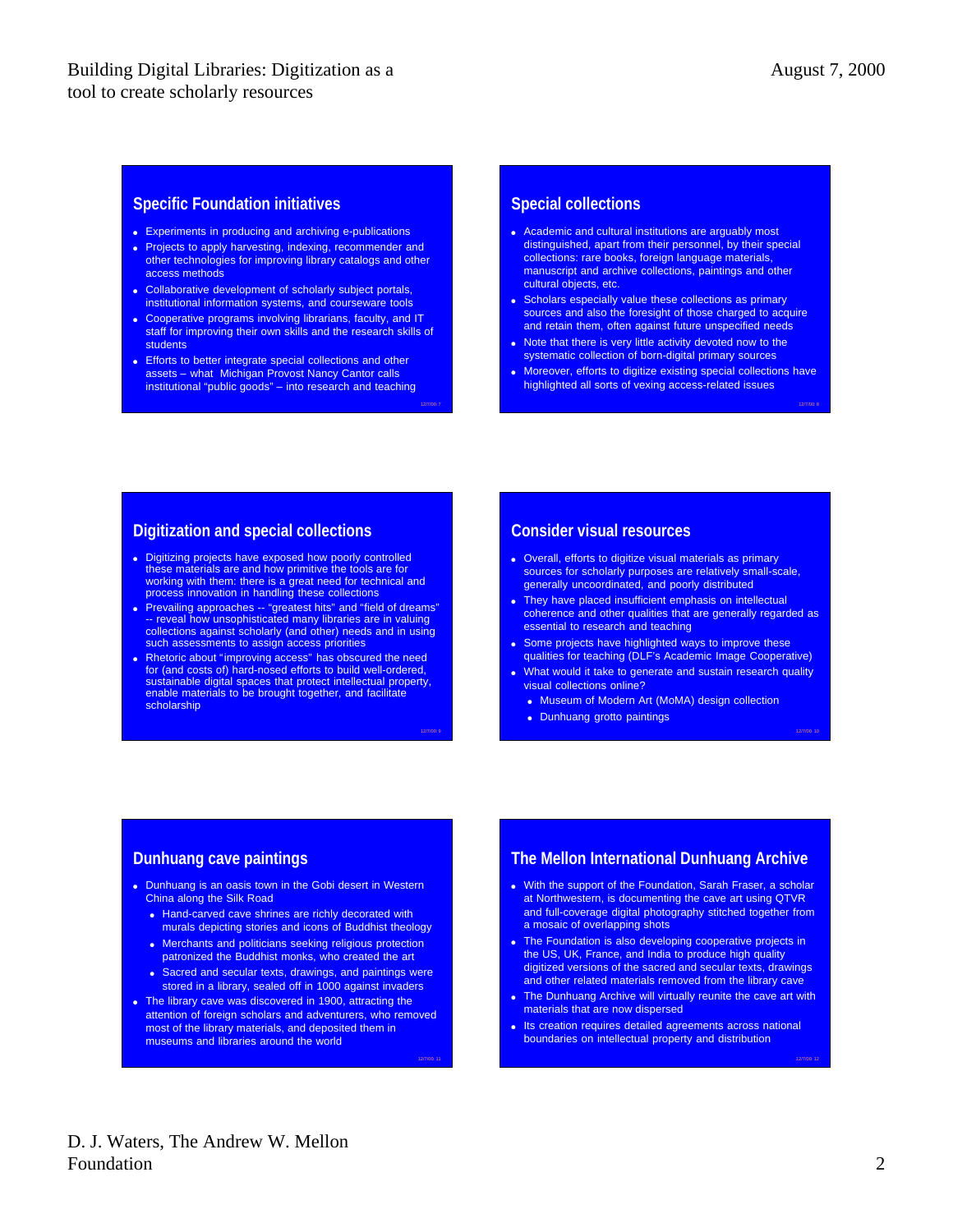12/7/00: 16

12/7/00: 18

### **The quality is eye-popping**

- The stitched-together images are c. 500 MB, exposing details, including underdrawings, at heights and with illumination, not visible even to a visitor in the caves
- The scholar will be able virtually to remove statuary and altars that obscure viewing of fully painted walls, and to link scenes to preliminary drawings and to the sacred texts they illustrate, and to the records of patronage
- **.** It will enable scholarship in many disciplines (art and social history, religious studies, archaeology) that could not have been accomplished otherwise

12/7/00: 13

12/7/00: 15

12/7/00: 17

#### **Demonstration of the prototype**

[A demonstration will illustrate the digitized cave art that derives from both coverage and QuickTime Virtual Reality (QTVR) photography. It will also illustrate the way that the dispersed materials can be reconnected to cave art for research and teaching purposes]

## **Need for an "ArtStor"?**

- The experience with the MoMA, and Dunhuang projects raises the question: are the conditions right for a resource like JSTOR, but for visual primary sources?
	- **Driven by scholarly demand and built around clusters** aimed primarily at teaching needs (design, Asian art) and complemented by special research-oriented sources of deep and rich content (MoMA, Dunhuang).
	- Creating an economy of scale that permits scholars to ask and answer questions not otherwise possible
	- Serving as an enduring resource of digitized primary sources on which secondary scholarly work can be built

# **Moving beyond electronic incunabula?**

- When scholarship incorporates and refers online to digitized primary sources, like the Dunhuang Archive, what special forms will it take?
- Robert Darnton has suggested a pyramid model to describe the "new age of the book," but there are other models, and emerging e-books and journals must be regarded as the incunabula, the early tracings, of electronic publishing
- The next generation of work must build on these early steps and develop an economy of repositories and services (with business models and legal support) appropriate to the demands of scholarship in the digital age

# **Scholarly demand**

As the supply of digitally-enabled primary and secondary sources grows, it is not hard to imagine the kinds of services that scholars will demand of them

- Do the sources support the use of up-to-date search and discovery tools that employ new metadata technologies?
- How do they facilitate the basic elements of scholarship: comparison, analysis, criticism, and synthesis?
- How do they support persistent reference for scholars to build reliably on these sources in future scholarship?
- How is primary evidence effectively joined across institutional and disciplinary boundaries yet separated from scholarly interpretation?

### **Technical research issues**

- The Dunhuang archive illustrates the urgent need (and provides a testbed) for sophisticated and imaginative research on
	- Representing 3-dimensional spaces in relation to 2dimensional art and to textual materials of various kinds
	- Developing sophisticated visually-based discovery, recognition and navigation tools
	- Creating powerful multi-lingual tools for character recognition, translation and cataloging, commentary and other forms of scholarly communication
- Perhaps, most importantly, it suggests the need for much more sophisticated approaches to intellectual property rights